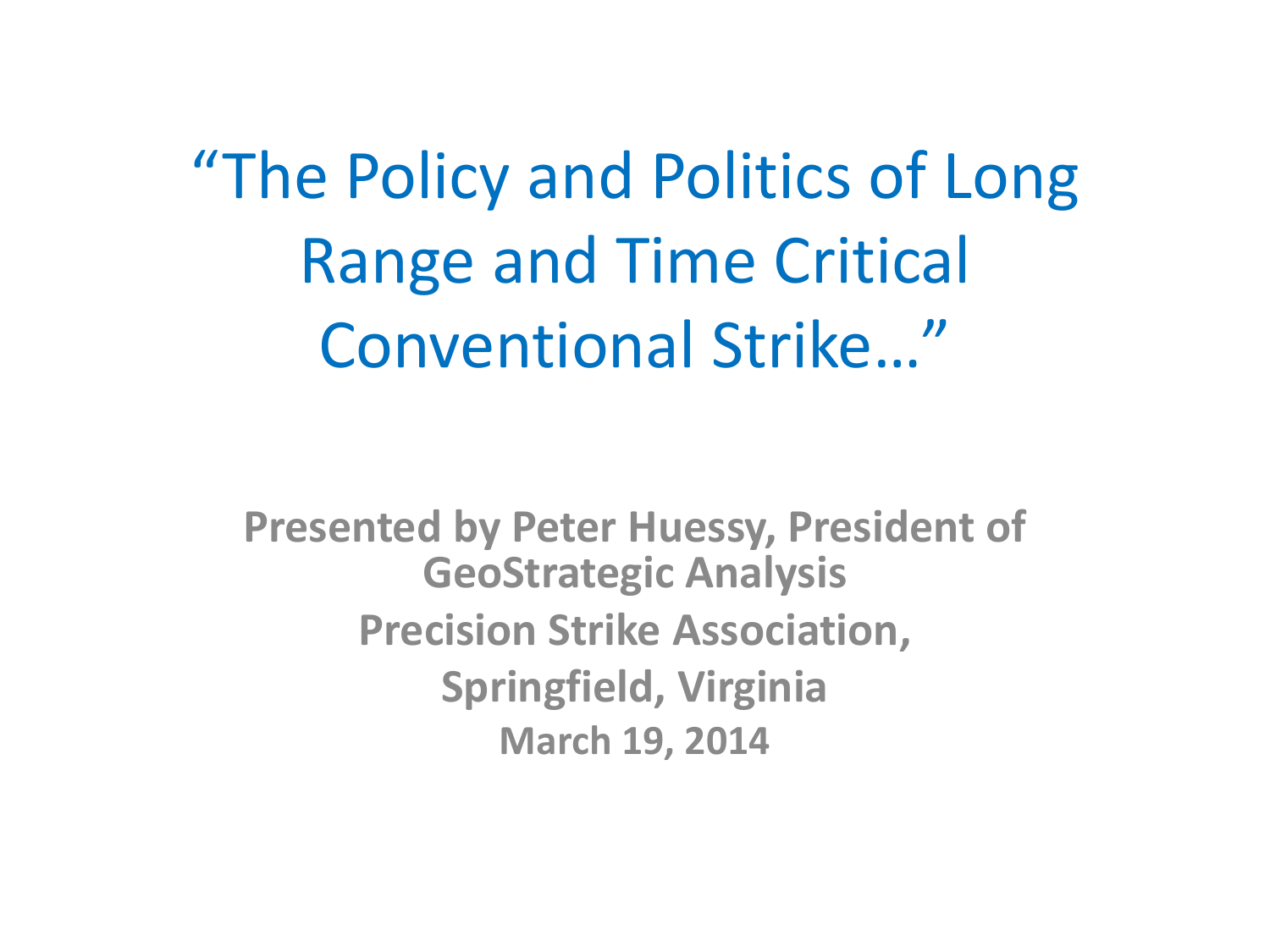## What Capability?

- When deployed, a Conventional Strike Missile would pair space boosters with a prompt "payload delivery vehicle" [holds the weapon] on the front end with a high speed warhead. Could be a single projectile, blast frag or many thousands of lethal fragments.
- Top U.S. strategic commanders have repeatedly assessed the need for a fast-flying conventional capability against an imminent missile threat or other time-urgent target in instances where no other strike assets are within range (see*[GSN](http://www.nti.org/gsn/article/a-former-nuclear-commander-not-wild-about-nukes/)*, May 28, 2008).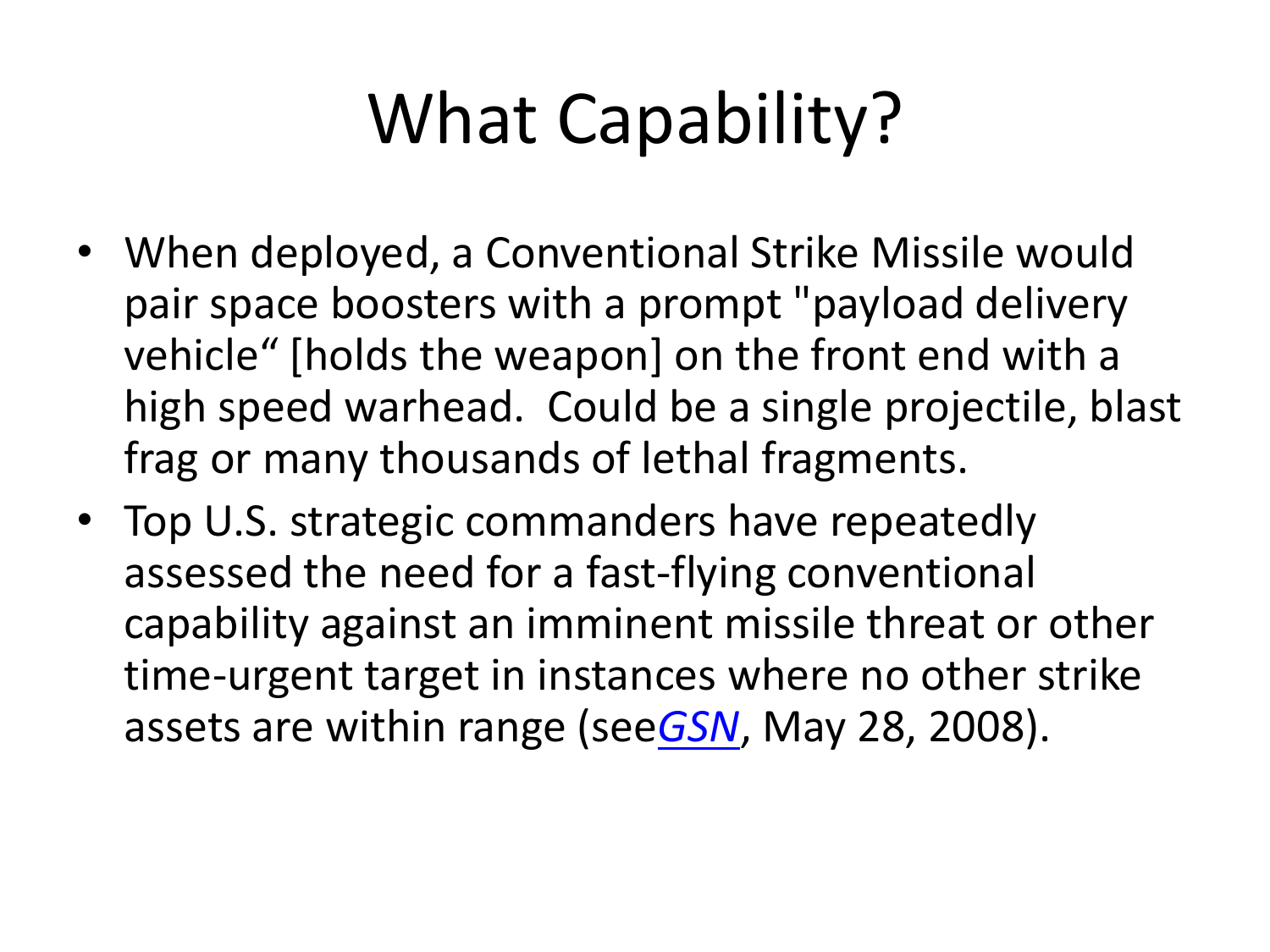## Previous Policy Studies

- 1997 DSB: DoD Responses to Transnational Threats
- 2004 DSB: Future Strategic Strike Forces
- 2008 NRC: *U.S. Conventional Prompt Global Strike: Issues for 2008 and Beyond*.
- 2009 DSB: Time Critical Conventional Strike from Strategic Standoff
- 2013 CRS: Conventional Prompt Global Strike and Long Range Ballistic Missiles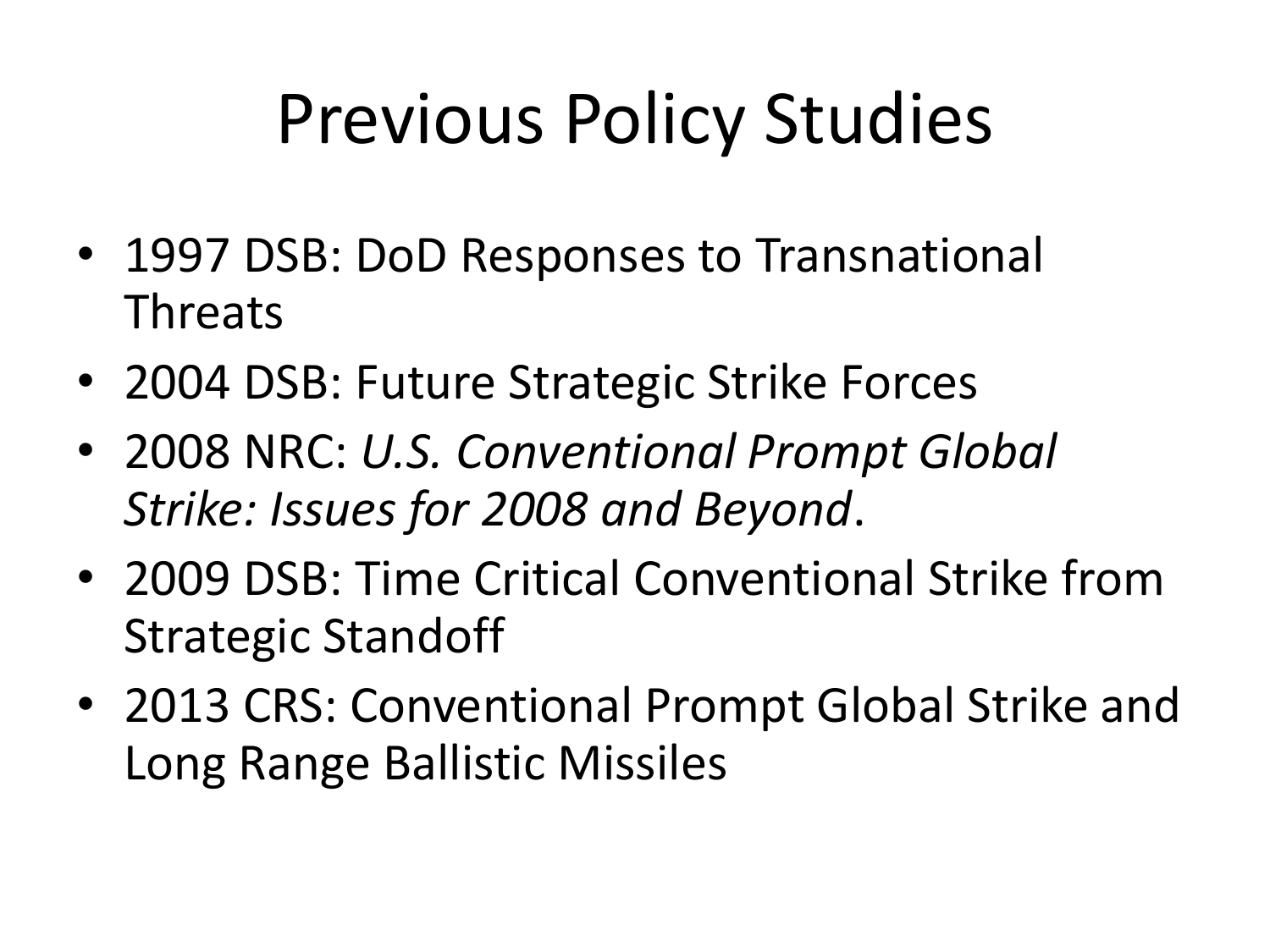# What Did They Find?

- 1997: Treat transnational threats as major DOD mission; use existing security structure; need to define an operational concept and SoS structure; interactive global info system; address "too hard" to do; leverage force protection
- Key: "Render safe" rogue state or terrorist group possession of nuclear devices
- Deliver "rods from heaven" with remote surveillance, early warning, clandestine ops
- *New capability enabled by key ISR technology*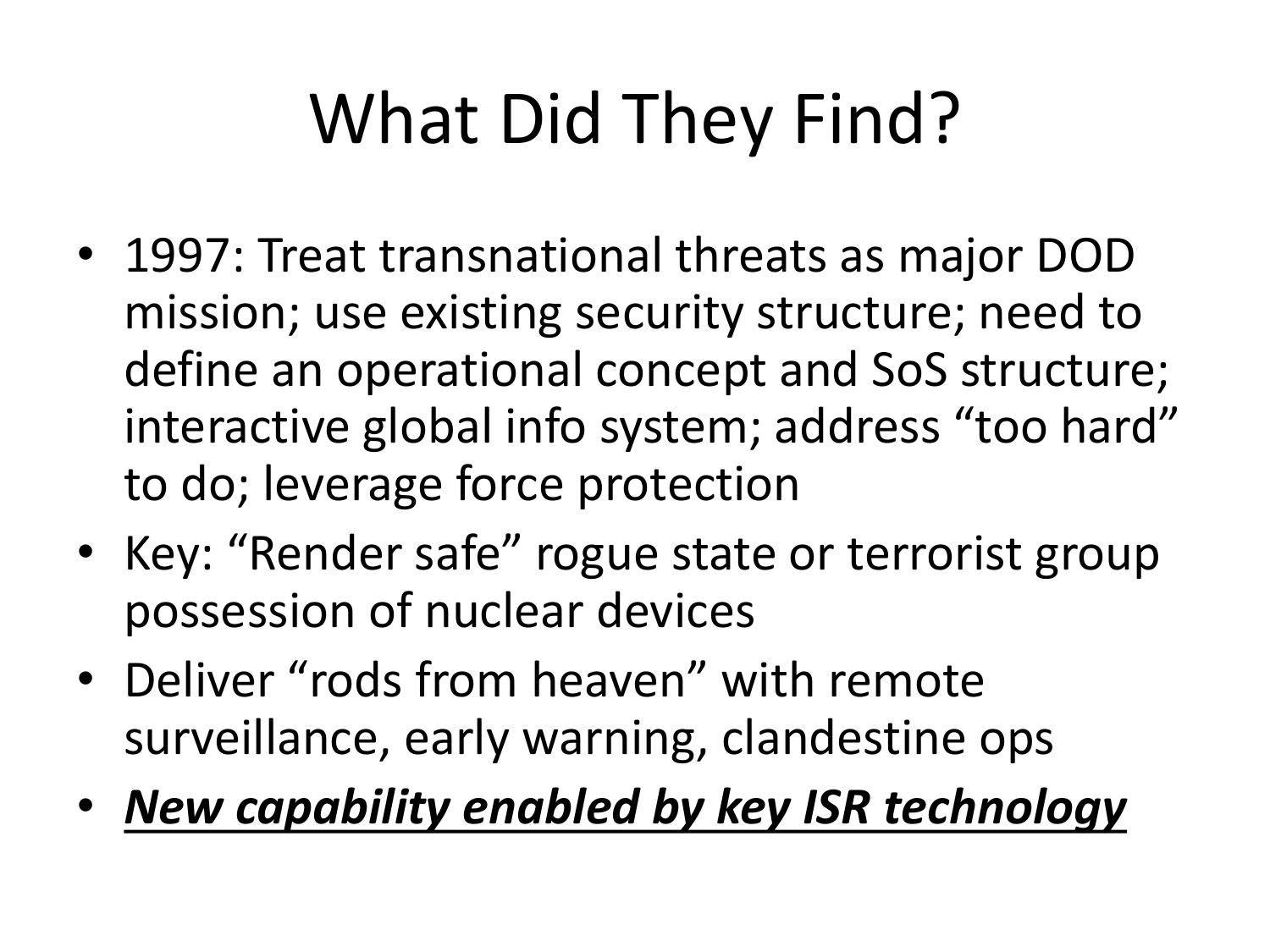## What Did They Find?

- 2004: Command and control identified as "major need area inn order to support "netted, collaborative strategic strike network"
- ISR as a system including damage assessment
- Need for quick global delivery capability w/ sophisticated payload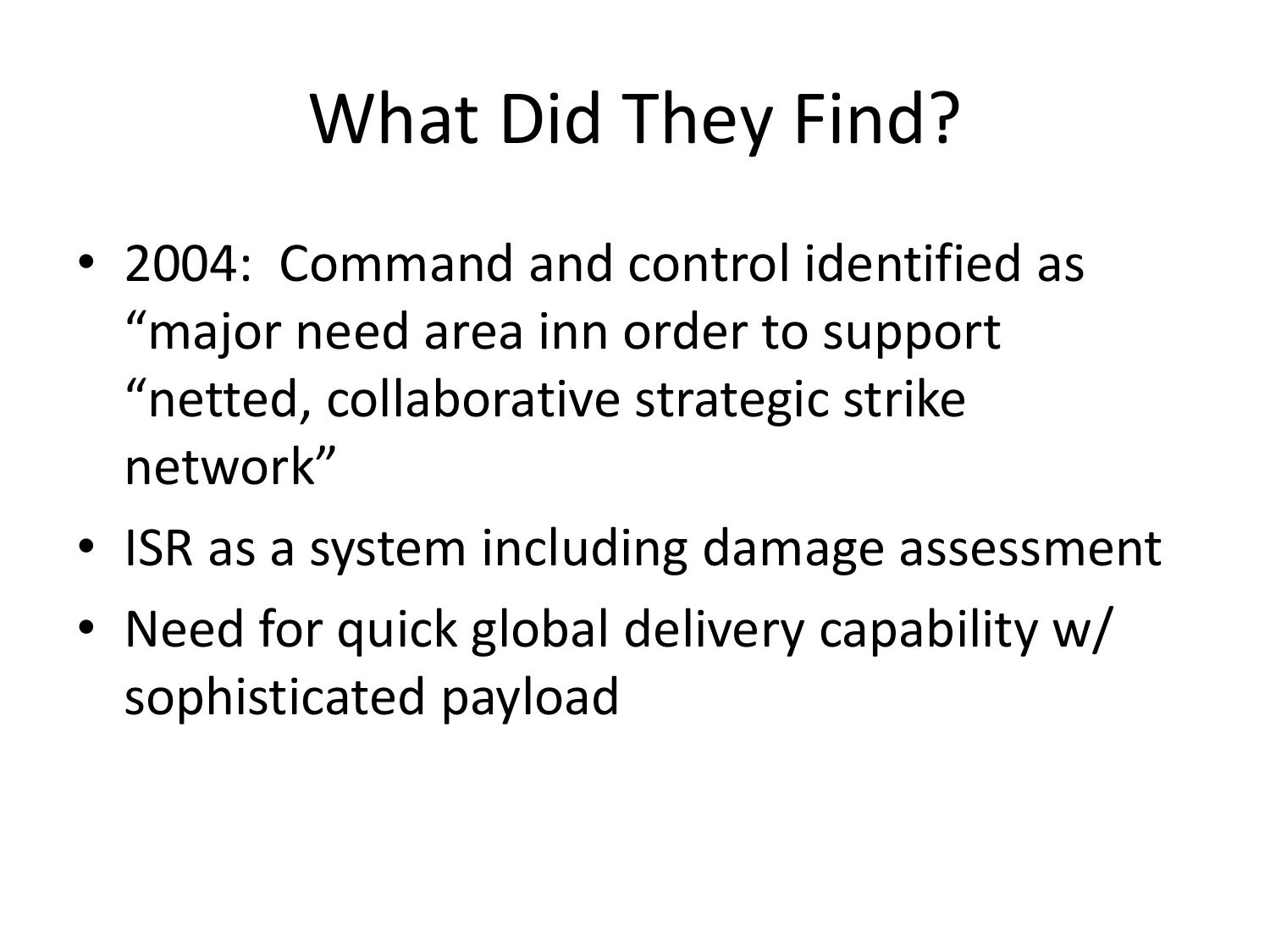# 2004 Study Findings

- 300 vs. limited targets
- Accuracy needs to increase per the 2001 DSB Study on Precision Targeting
- The strike options are limited and may appear unusable by command authorities
- Improved ISR the single most important factor
- BDA does not provide info for strategic strike assessment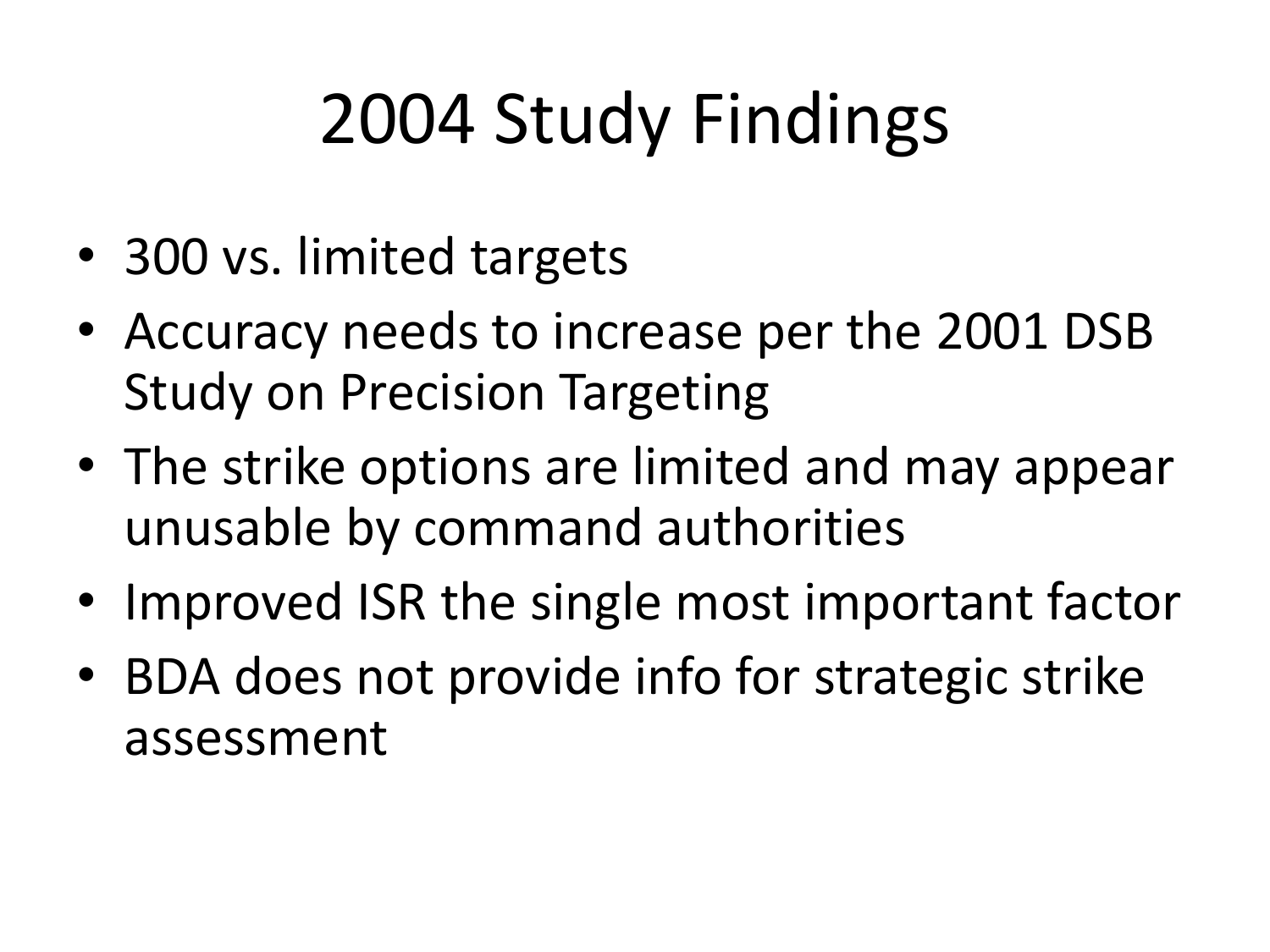## 2009 Study: Parameters

- Looking for near term action
- Seeking Minimum cost and development risk
- Need Operational flexibility
- Go after both soft and hard/defended targets
- Seek < 1 meter to 10 meter accuracy
- Deployed: Conus; Oconus; air, space, surface and subsurface
- Use Kinetic or directed energy/reload
- Key issue is time to strike/ISR/warning time
- Is 24/7 availability required?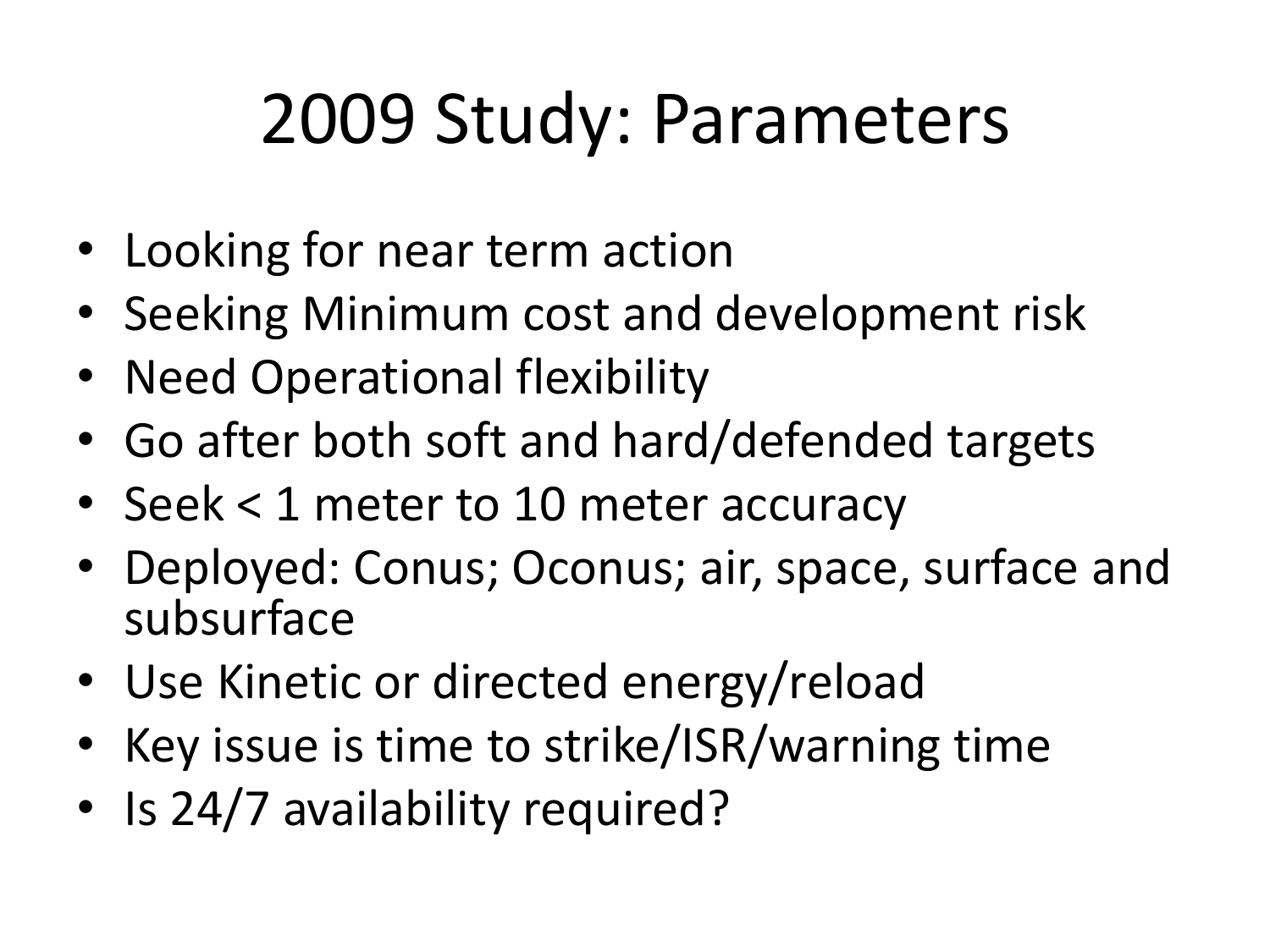### 2009 Updated Requirement

- This DSB report highlights need for US to have option to strike conventionally with precision and rapid response along with prompt and accurate damage assessment in very restricted areas and/or when US local forces not present
- Conventional capability characterized by rapid response, high precision and execution from afar does not now exist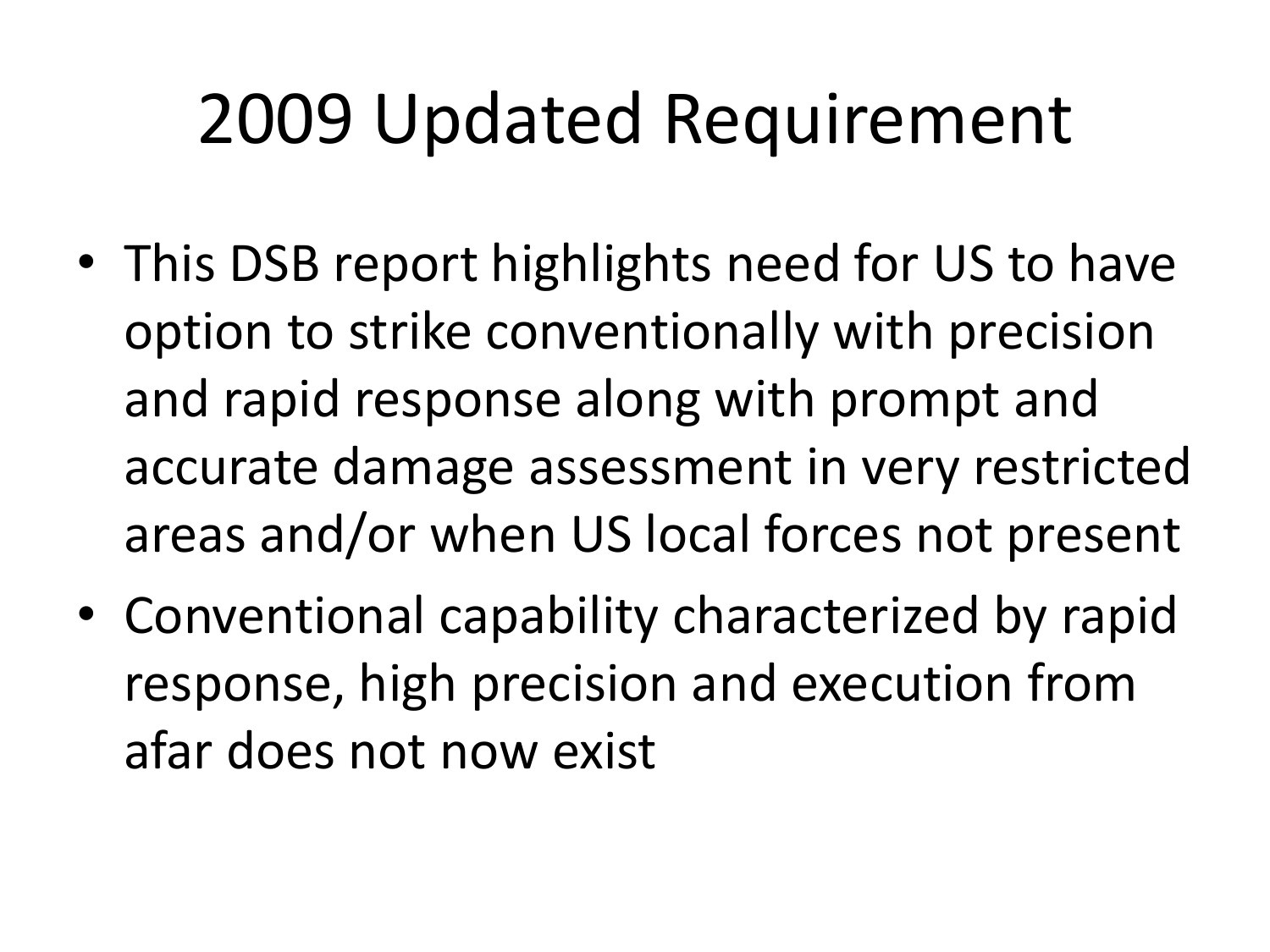# 2009 DSB Policy Findings

- WMD use of first resort is threat—requires time critical capability
- Need top quality ISR, warning, target ID/Location and C# as key enabler
- 5 scenarios examined: attack on US space asset; shipment of nuke material; wmd weapon transferred; terrorist meeting; rogue state missile blackmail
- Key is how decision makers use data and have practical familiarity with recognizable scenarios in order to make "prompt decisions"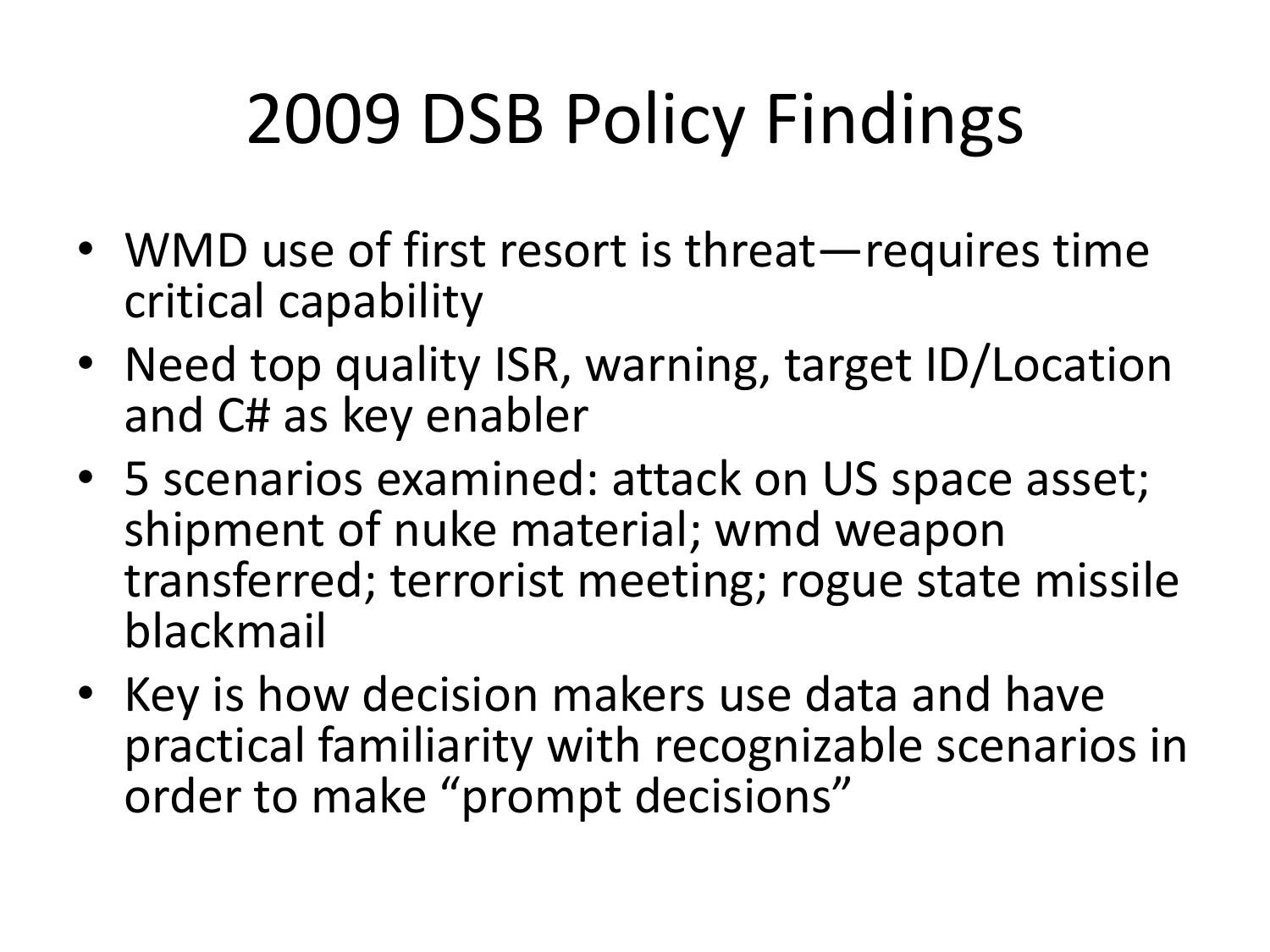# 2009 DSB Eight Findings

- The solution to time critical is not necessarily weapon speed
- No scenario required "one hour global delivery"
- Long range overt attack against fixed targets not usually mission effective
- Robust ISR target and tracking, C3 and fire control---with covert, loitering would revolutionize global strike
- SOF preferred over kinetic strike
- Most cost-effective enhancements: strike against mobile targets; enhance ISR; adaptive global C2; deliver and extract SOF from long distances
- Planning and decision time may "swamp" weapon delivery time
- Focus on time critical strike for delivery platform must be balanced with focus on ISR, munitions, C3, SOF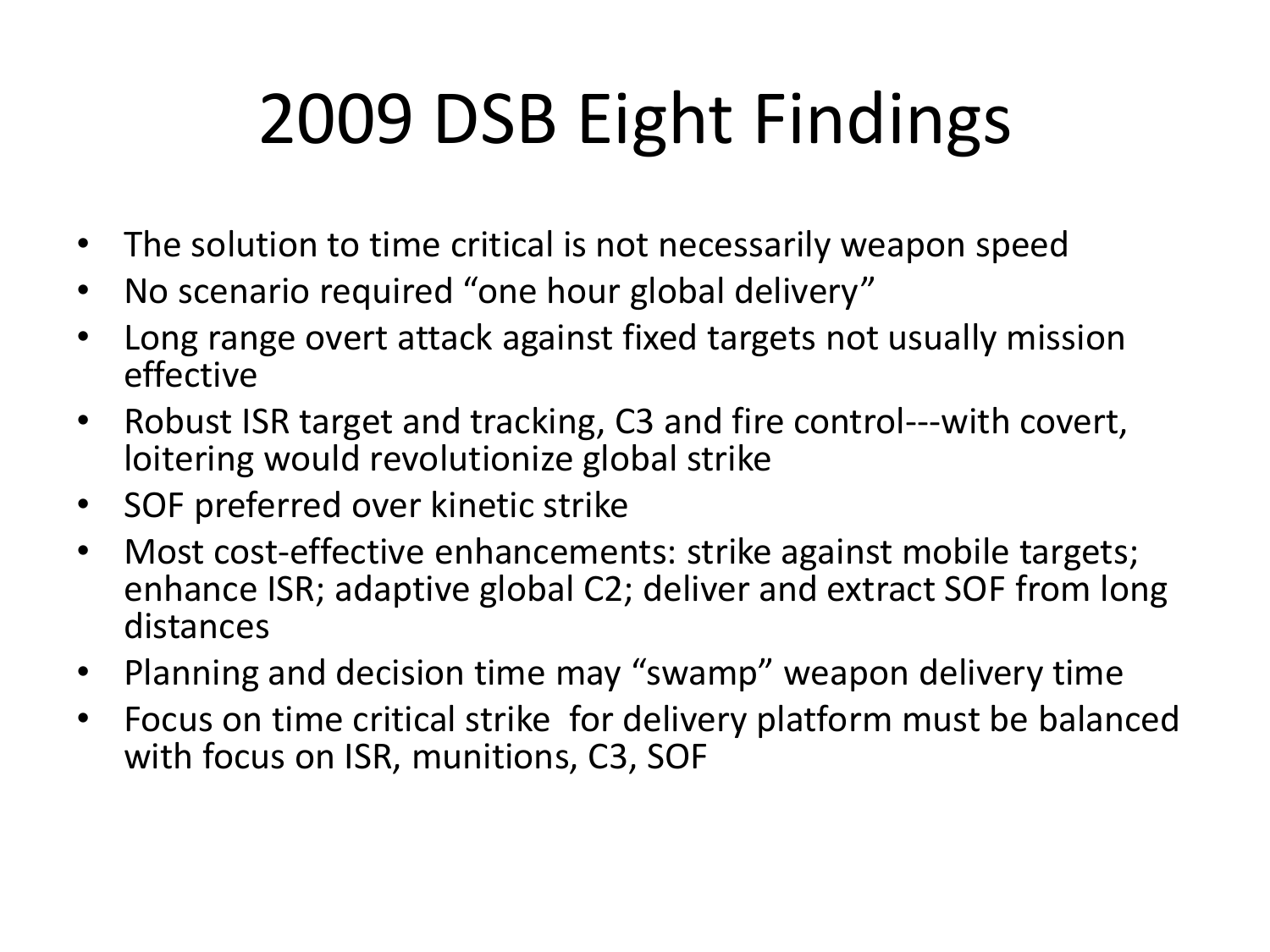#### Key Requirement

• ONGOING YEARLY COMPARATIVE ANALYSIS WITH OTHER ALTERNATIVES—A "ROLLING AND UPDATED AOA"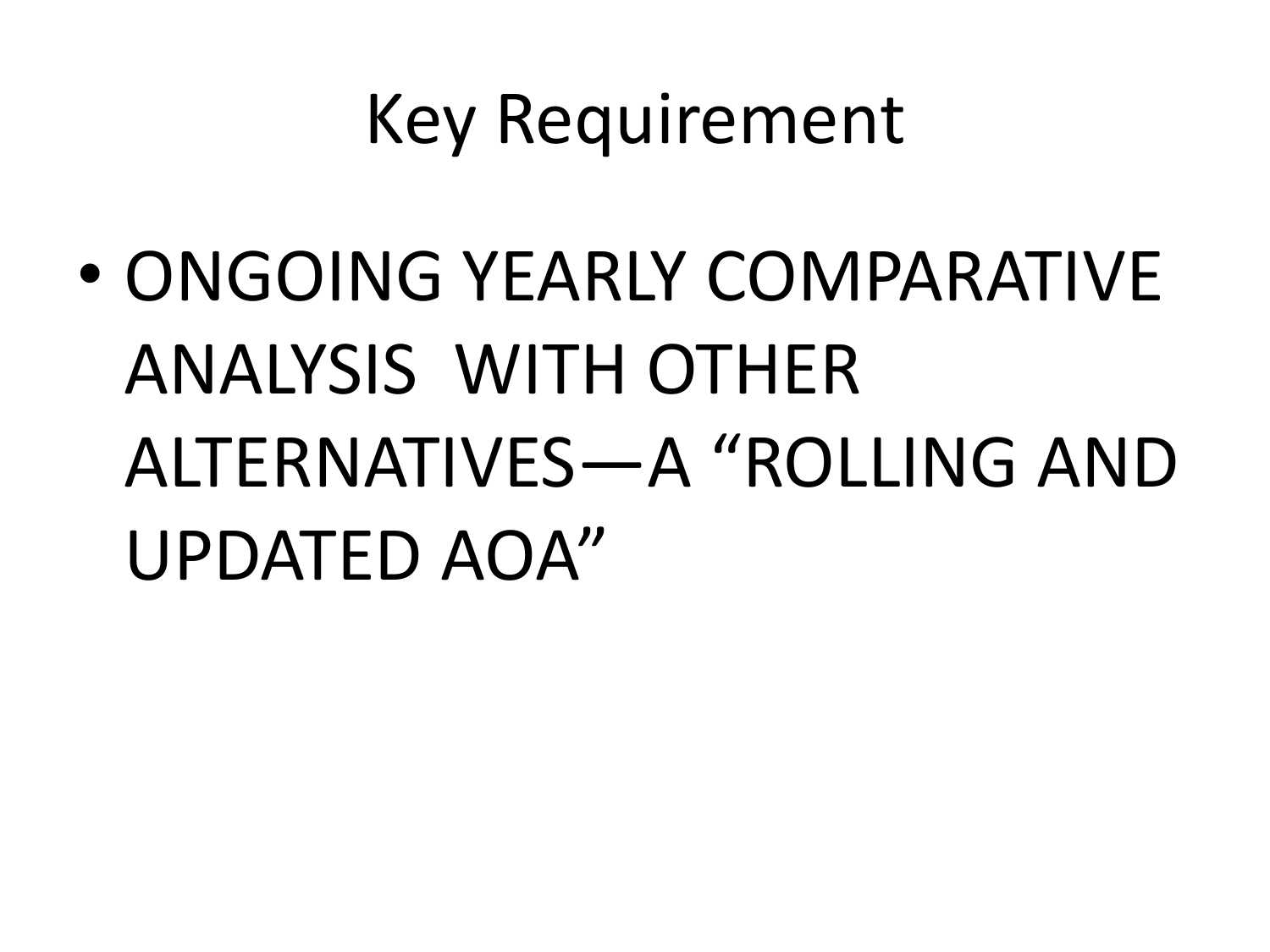Recommendations DSB March 2009:"Time Critical Conventional Strike from Strategic Standoff"

- Lead Agency Need for ISR-Sec Def
- Plan/Rehearse scenarios—ATL
- Munitions counter WMD-DTRA/DARPA
- Hardened target defeat capability
- Need SOF Lifter
- Real time data linkage for fire control
- Include air breathing penetrating unmanned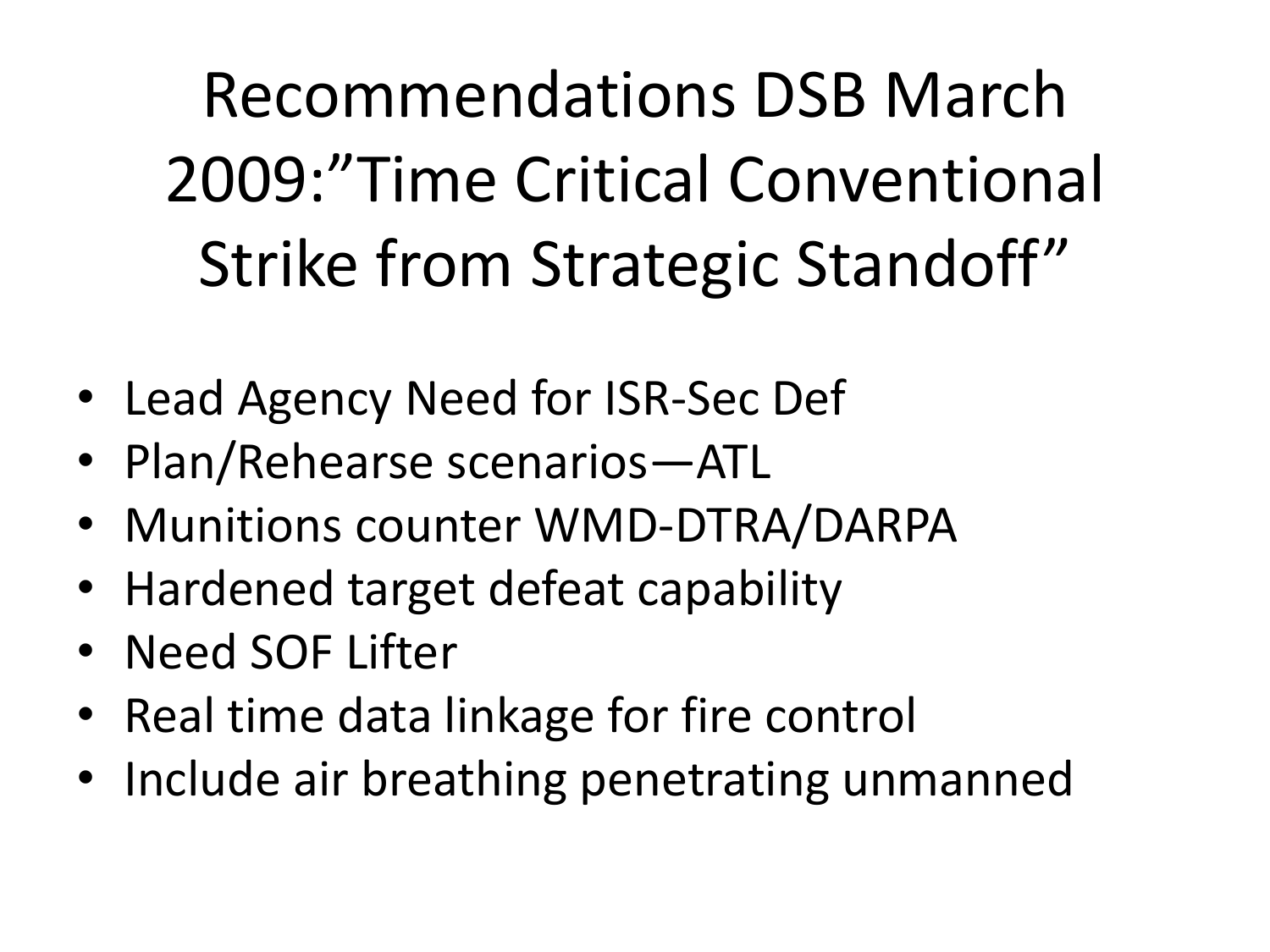#### Issues: As Russia Sees Things

• Notably, in 2007, Anatoly Antonov, who was then director of the Security and Disarmament Department at the Russian Ministry of Foreign Affairs and is now a deputy defense minister, stated that prompt global strike (as CPGS was then known), "when combined with global missile defense, becomes a means of seeking to dominate the world politically and strategically…"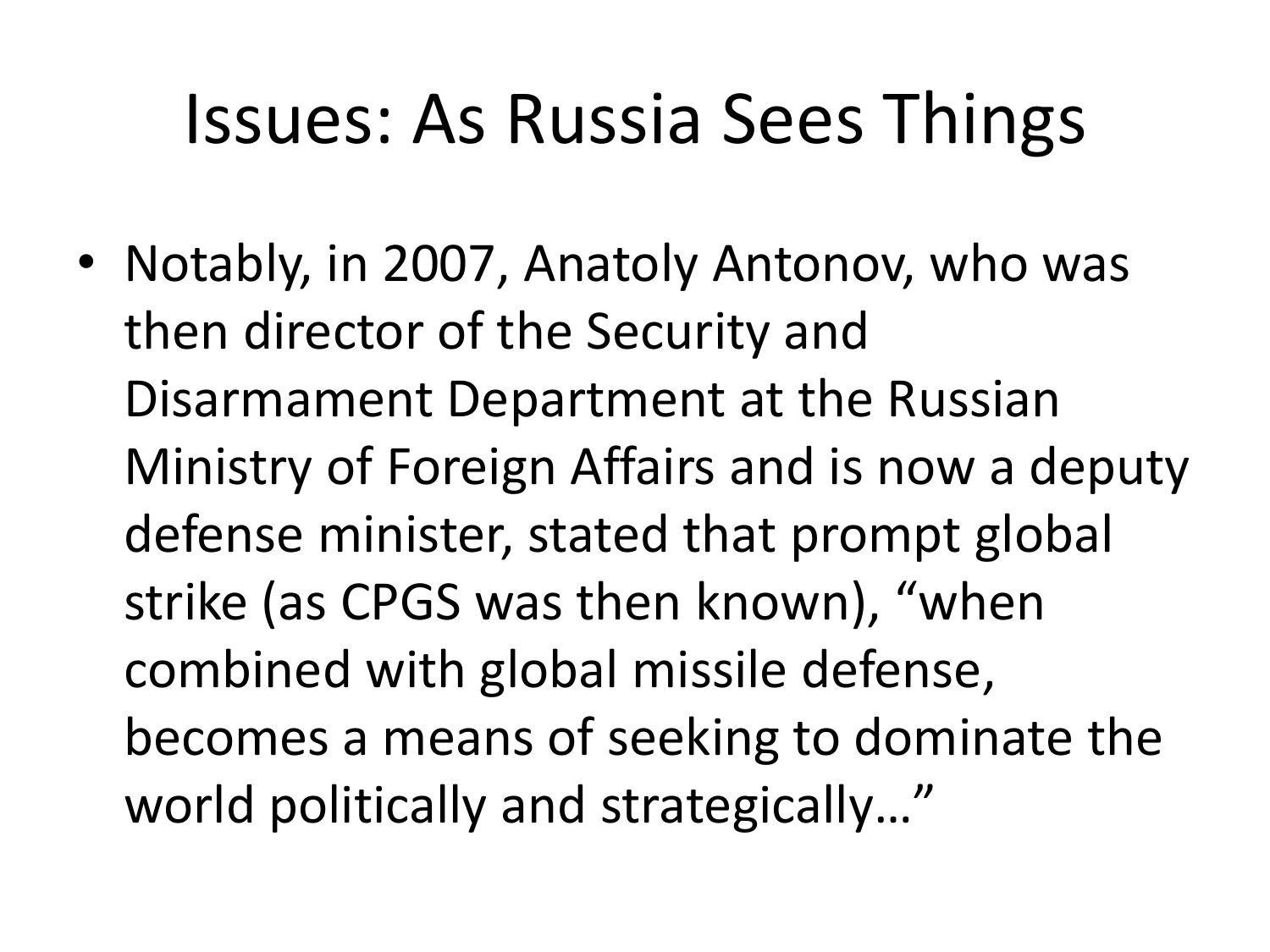#### Issues 2: A Russia Sees Things

- On June 19, 2013—Russian President Vladimir Putin stated in anticipation of US proposals for further reductions in nuclear weapons:
- *"We see that work is active around the world on developing high‐precision conventional weapons systems that in their strike capabilities come close to strategic nuclear weapons. Countries that have such weapons substantially increase their offensive capability". (I thank James Acton's October 4, 2013 report for this)*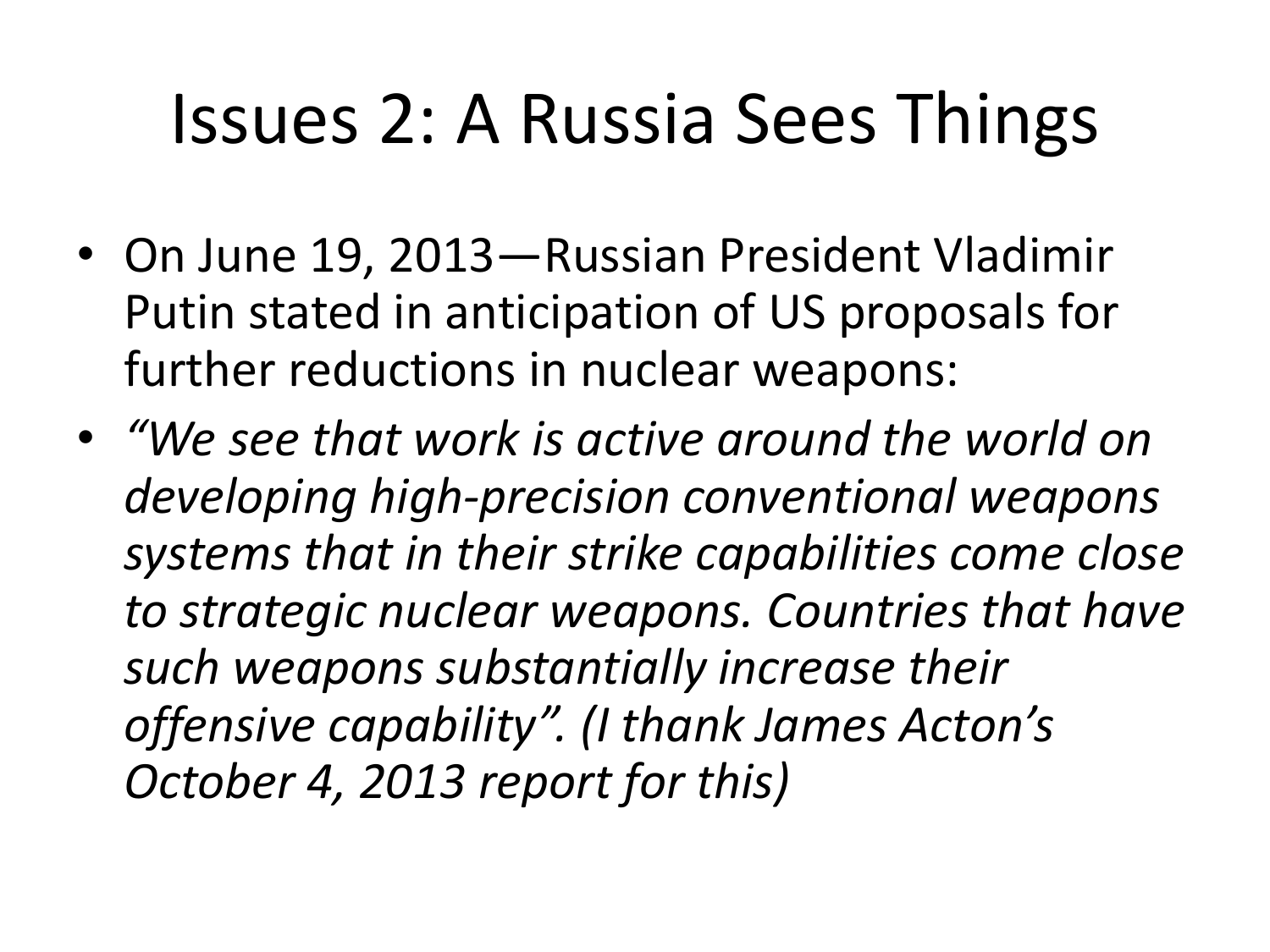## Congressional Concerns

- #1 Concern: How to Distinguish mixed weapons platform—nuke/non-nuke; warhead ambiguity
- What pathway best: 3 Options: rocket boosted hypersonic vehicle; sea based ballistic missiles; or air launched hypersonic cruise missiles.
- What expected counter measures including bmd; mobility; early warning
- Role of stealth or forward deployed weapons
- Target ambiguity/crisis stability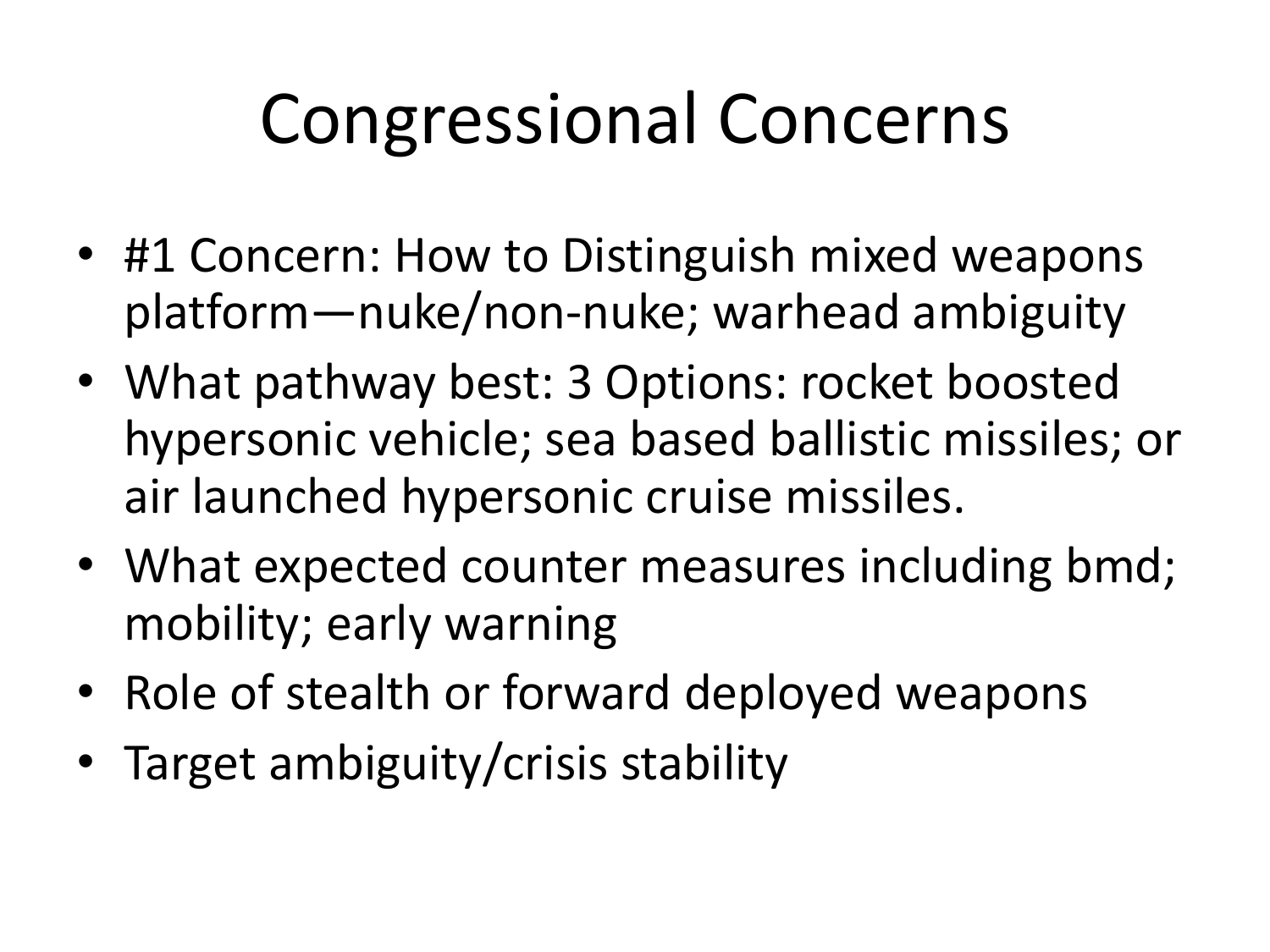## Mission Statement

- Demonstrate technologies that advance conventional Prompt Global Strike capabilities. Team to pursue integrated objectives acquire a CPGS system… including boosters, payload delivery vehicles,, guidance systems, and enabling capabilities.
- The program procures modeling and simulation capabilities, command and control interfaces, test range support, and launch system infrastructure.
- Will address strategic policy and treaty issues.
- Demonstrate component technology w/ risk reduction initiatives.
- NOT A SUBSTITUTE FOR NUCLEAR WEAPONS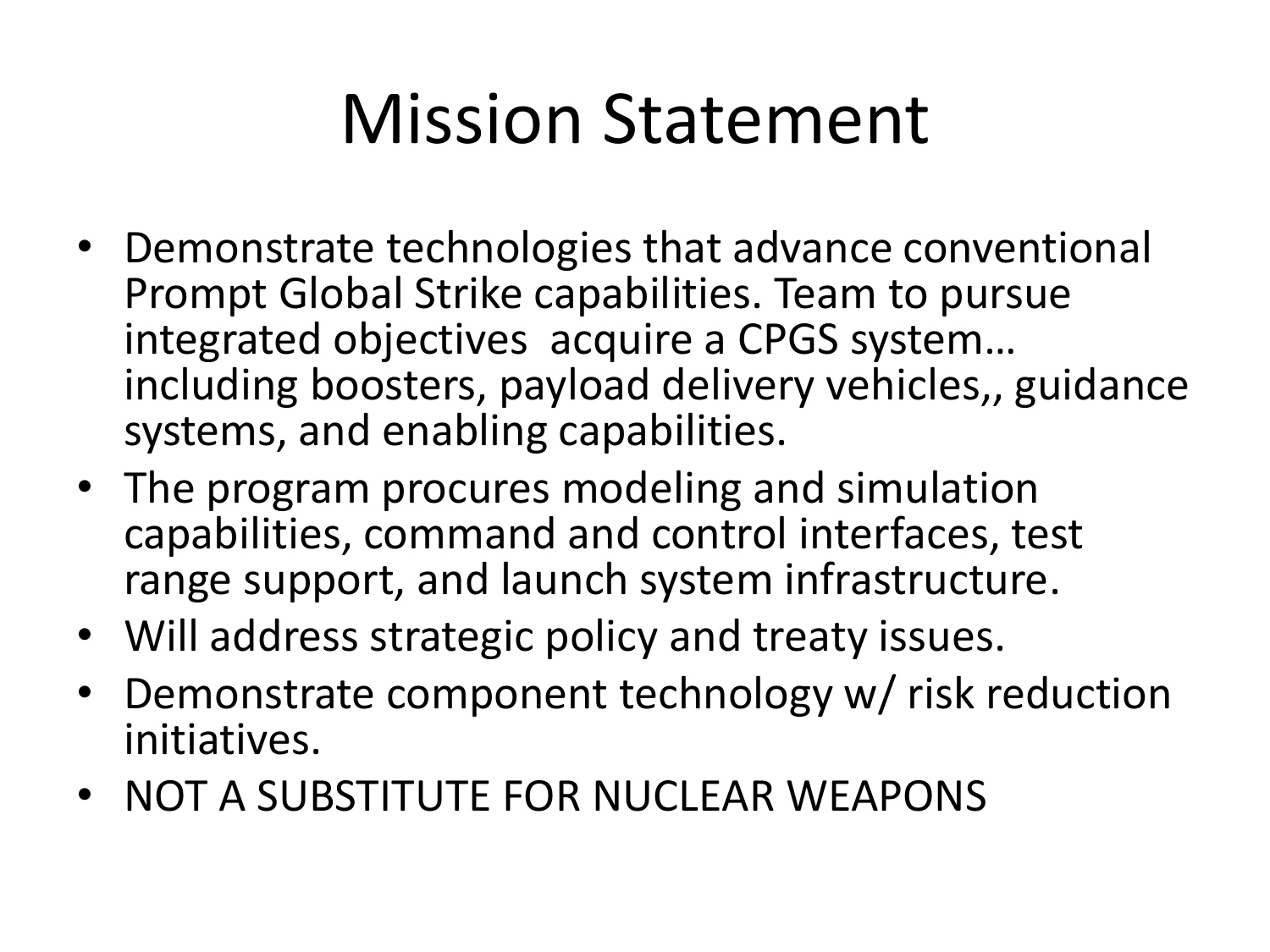## Goals: 2005-2019

- Seek Up to 10 Mach speed
- Determine Launched platform
- Determine what ballistic and non-ballistic Rockets, delivery vehicle, & warheads
- Keep flight tests going to successfully demonstrate capabilities
- 05/09: Technology development with flight and ground tests and modeling
- 10-11: DARPA 2 flights—learned valuable info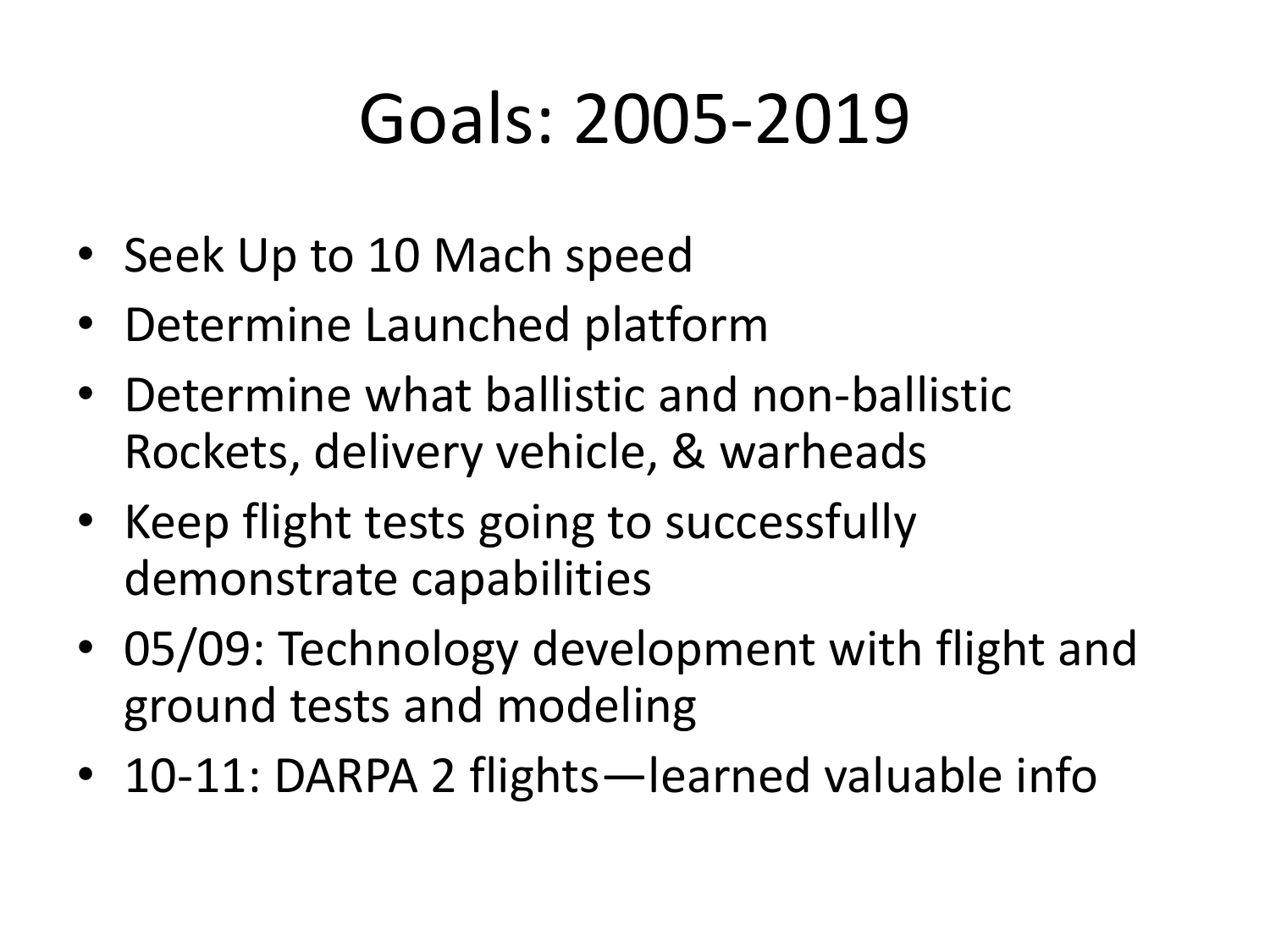#### Focus 2014-19

- Late 2011 flew Army Test Hawaii toward Kwajsuccessfully demonstrated AHW payload delivery vehicle on STARS launch vehcile
- Second flight scheduled for 8/2014; from Kodiak to Kwaj 3,500 miles
- Goal is to test PGS technologies including advanced hypersonics with increasingly tougher tests